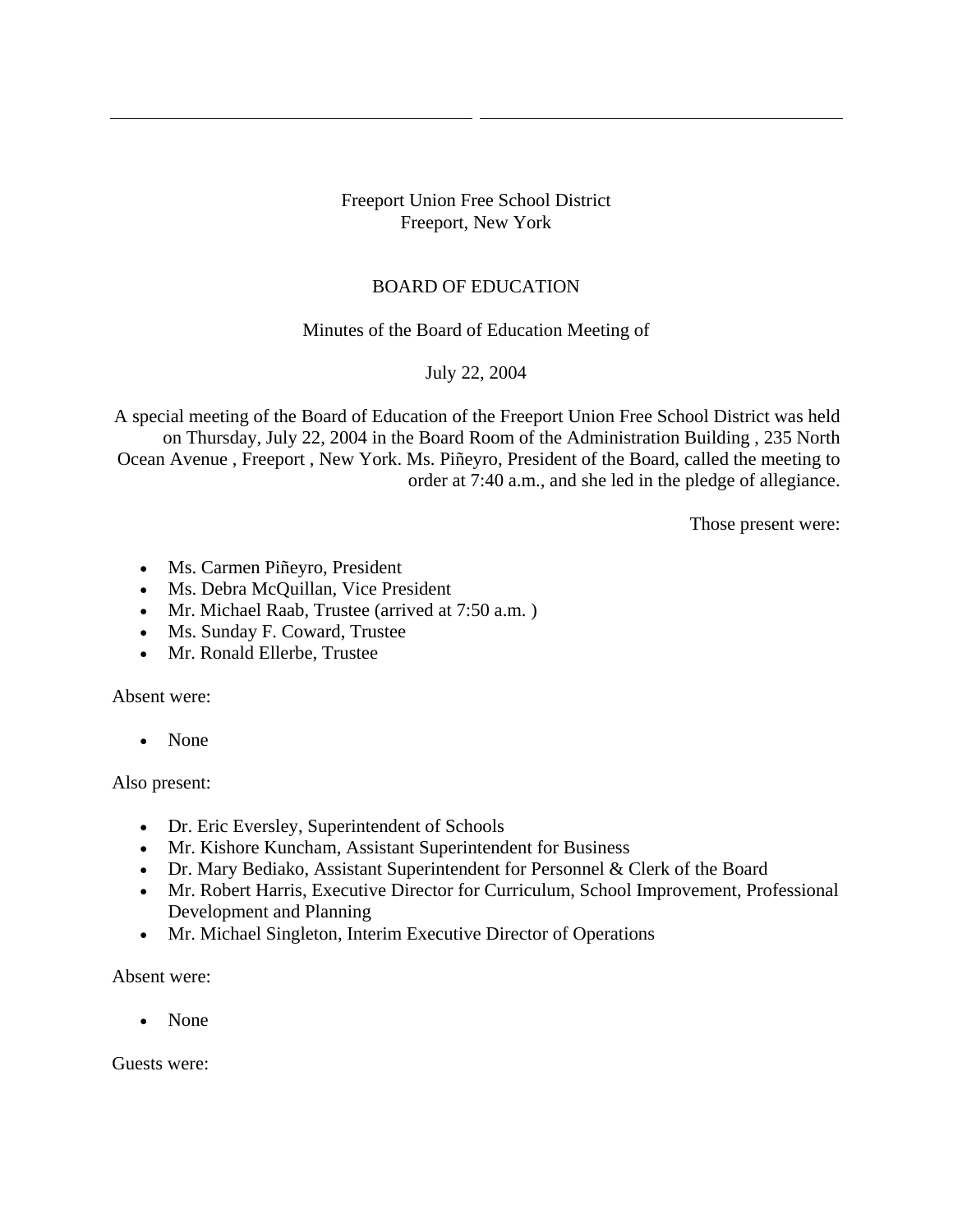• None

There were no members of the public present at the opening of the meeting.

At 7:41 a.m. Ms. Piñeyro made a motion to go to Executive Session for a matter of personnel. The motion was seconded by Mr. Ellerbe and passed unanimously. Coward, Ellerbe, McQuillan and Piñeyro.

At 7:51 a.m. on a motion by Ms. Coward and a second by Mr. Ellerbe the Board returned to open session. The vote was unanimous. Coward, Ellerbe, McQuillan, Piñeyro and Raab.

### **Superintendent's Report**

Dr. Eric Eversley, Superintendent of Schools, welcomed the Board and discussed two Administrative openings. Dr. Eversley informed the Board that he was recommending action to be taken on the two positions. The Superintendent also discussed capital projects at four of our schools and he recommended action be taken on the capital projects.

### **Items for Action**

Ms. McQuillan made the following motion:

**BE IT RESOLVED** that the Board of Education of the Freeport Union Free School District, upon the recommendation of the Superintendent, hereby appoints Phonzetta Ladson, Assistant Principal, (replacing R. Johnson, retired), a probationary appointment effective July 22, 2004. Compensation will be on step 4 of the Administrative Salary Schedule at \$108,749. Assignment: John W. Dodd Middle School. This individual possesses the appropriate certification allowing her to serve as an Administrator in the public schools of New York.

**BE IT RESOLVED** that the Board of Education of the Freeport Union Free School District, upon the recommendation of the Superintendent, hereby appoints Ayesha McArthur, Assistant Principal, (replacing F. Hertzberg, retired), a probationary appointment effective August 2, 2004. Compensation will be on step 1 of the Administrative Salary Schedule at \$96,373. Assignment: Caroline G. Atkinson School. This individual possesses the appropriate certification allowing her to serve as an Administrator in the public schools of New York .

The motion was seconded by Mr. Ellerbe and passed unanimously. The vote was:

Coward, Ellerbe, McQuillan, Piñeyro and Raab.

# **Capital Project Resolution – Leo F. Giblyn School**

Ms. Coward made the following motions:

*WHEREAS*, the Board of Education of the Freeport Union Free School District desires to embark upon a capital improvement project to replace the existing windows and window screens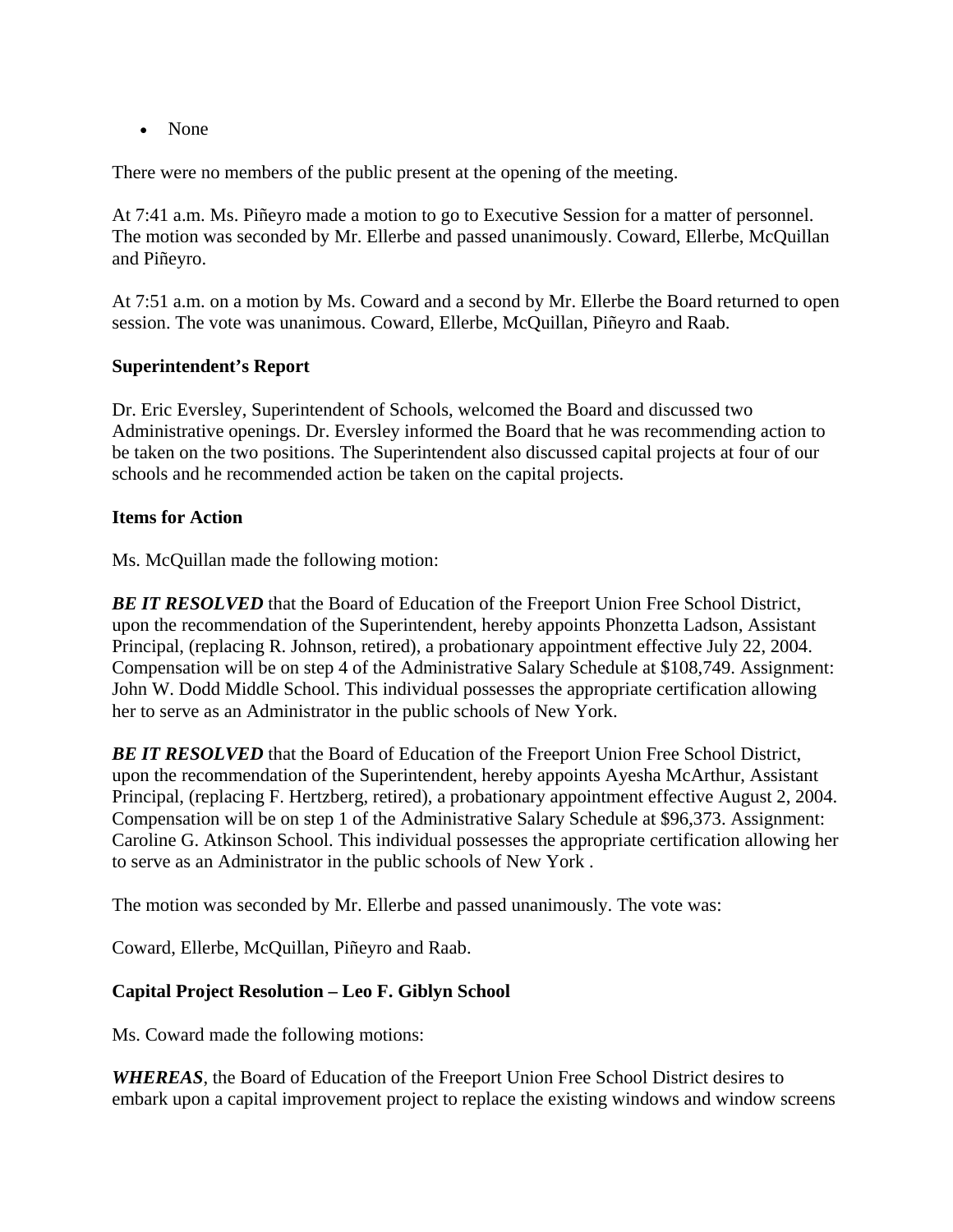located at the Leo F. Giblyn Elementary School, which involves a routine activity of an educational institution and, therefore, requires classification as Type II action pursuant to the New York State Environmental Quality Review Act (SEQRA); and

**BE IT RESOLVED**, the Board of Education of the Freeport Union Free School District, upon examination of all information related to the replacement of the existing windows and window screens located at the Leo F. Giblyn Elementary School, hereby determines that the proposed project is an action classified as a Type II action, which, by definition, has no significant adverse impact on the environment and requires no further environmental review under SEQRA (Section 6 NYCRR 617.5 (c)(8)).

**BE IT FURTHER RESOLVED** that the Board of Education of the Freeport Union Free School District hereby authorizes the Board President and the Superintendent of Schools to execute the annexed Scope of Proposed Project form in contemplation of the project to replace the existing windows and window screens located at the Leo F. Giblyn Elementary School .

# **Capital Project Resolution – Freeport High School**

*WHEREAS*, the Board of Education of the Freeport Union Free School District desires to embark upon a capital improvement project to repair roof sections, repair existing masonry work and repair structural steel at the Freeport High School, which said work involves a routine activity of an educational institution and, therefore, requires classification as Type II action pursuant to the New York State Environmental Quality Review Act (SEQRA); and

**BE IT RESOLVED**, the Board of Education of the Freeport Union Free School District, upon examination of all information related to the capital improvement project to repair roof sections, repair existing masonry work and repair structural steel at the Freeport High School, hereby determines that the proposed project is an action classified as a Type II action, which, by definition, has no significant adverse impact on the environment and requires no further environmental review under SEQRA (Section 6 NYCRR 617.5 (c)(8)).

**BE IT FURTHER RESOLVED** that the Board of Education of the Freeport Union Free School District hereby authorizes the Board President and the Superintendent of Schools to execute the annexed Scope of Proposed Project form in contemplation of the proposed capital improvement project to repair roof sections, repair existing masonry work and repair structural steel at the Freeport High School .

# **Capital Project Resolution – John W. Dodd Middle School**

*WHEREAS*, the Board of Education of the Freeport Union Free School District desires to embark upon a capital improvement project to replace roof sections and repair the existing masonry work of the John W. Dodd, Middle School, which said work involves a routine activity of an educational institution and, therefore, requires classification as Type II action pursuant to the New York State Environmental Quality Review Act (SEQRA); and

**BE IT RESOLVED**, the Board of Education of the Freeport Union Free School District, upon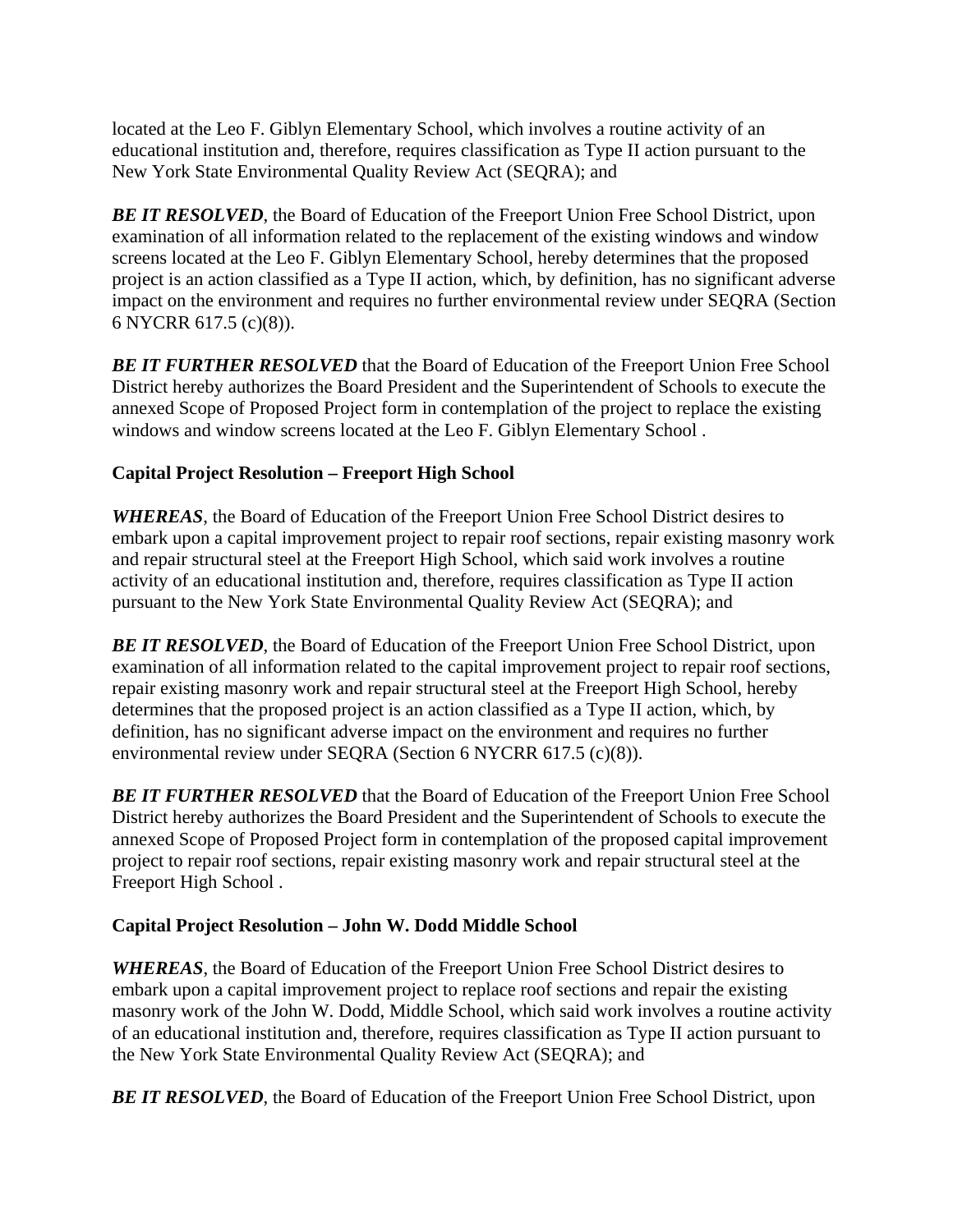examination of all information related to the capital improvement work to replace roof sections and repair the existing masonry work located at the John W. Dodd, Middle School, hereby determines that the proposed project is an action classified as a Type II action, which, by definition, has no significant adverse impact on the environment and requires no further environmental review under SEQRA (Section 6 NYCRR 617.5 (c)(8)).

**BE IT FURTHER RESOLVED** that the Board of Education of the Freeport Union Free School District hereby authorizes the Board President and the Superintendent of Schools to execute the annexed Scope of Proposed Project form in contemplation of the proposed capital improvement projects to replace roof sections and repair the existing masonry work located at the John W. Dodd, Middle School.

### **Capital Project Resolution – Bayview Avenue School**

*WHEREAS*, the Board of Education of the Freeport Union Free School District desires to embark upon a capital improvement project to replace the playground of the Bayview Elementary School, which said work involves a routine activity of an educational institution and, therefore, requires classification as Type II action pursuant to the New York State Environmental Quality Review Act (SEQRA); and

**BE IT RESOLVED**, the Board of Education of the Freeport Union Free School District, upon examination of all information related to the capital improvement work to replace the playground of the Bayview Elementary School, hereby determines that the proposed project is an action classified as a Type II action, which, by definition, has no significant adverse impact on the environment and requires no further environmental review under SEQRA (Section 6 NYCRR 617.5 (c)(8)).

**BE IT FURTHER RESOLVED** that the Board of Education of the Freeport Union Free School District hereby authorizes the Board President and the Superintendent of Schools to execute the annexed Scope of Proposed Project form in contemplation of the proposed capital improvement projects to replace the playground of the Bayview Elementary School

The motions were seconded by Ms. McQuillan and passed unanimously.The vote was:

Coward, Ellerbe, McQuillan, Piñeyro and Raab

# **Adjournment**

At 8:07 a.m., with no other business, Ms. Coward moved to adjourn the meeting. The motion was seconded by Ms. McQuillan and unanimously carried: Coward, Ellerbe, McQuillan, Piñeyro, and Raab.

#### **Next Meeting**

The next regularly scheduled meeting of the Board of Education will be Wednesday, August 11,